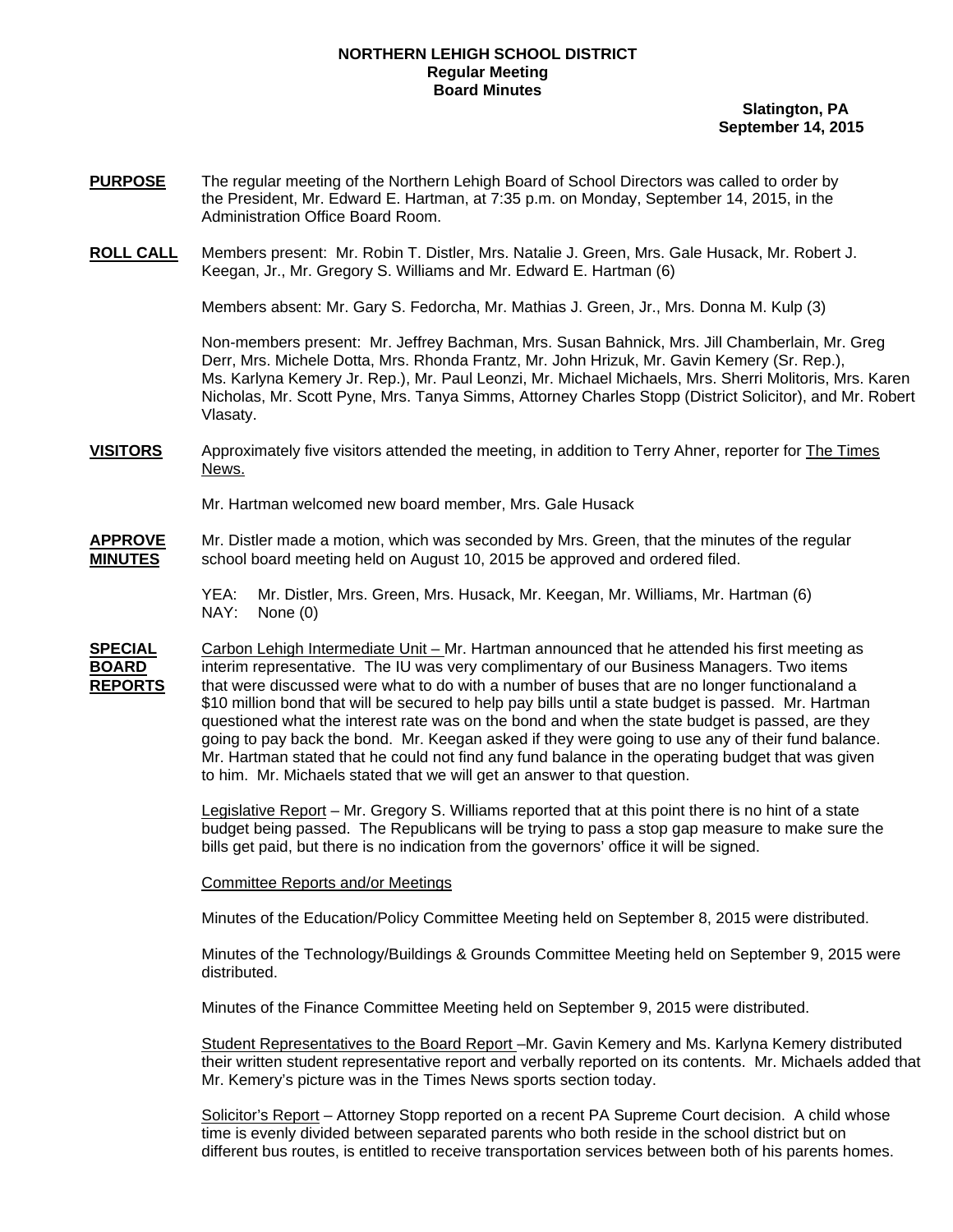**SPECIAL** Business Manager's Report - Mrs. Sherri Molitoris reported that there is no state budget and we are **BOARD** very fortunate to have tax dollars coming in to pay expenses. Mr. Williams asked how long we can **REPORTS** go without receiving state funds and did the projections include spending fund balance. Mrs. Molitoris **(cont.)** stated that we can make it through the end of the December, but after that it is going to be very uncomfortable. She added that she is not investing any money until a state budget is passed. Mr. Michaels stated that as a district, we will freeze our budget now. Mr. Keegan asked if there has been discussion among the superintendents about closing schools if a state budget is not passed. Mr. Michaels stated that has not been discussed.

> Federal and Other Programs Update – Mrs. Karen A. Nicholas reported that last January the board voted to allow PSBA to merge the employee sections of the policy manual. These policies must be approved again at the board level.

 Mrs. Nicholas stated that there is a one-year pause on the use of the SPP scores to evaluate teachers and principals. According to Governor Wolf's announcement, only schools in the state that have an eleventh grade and took the Keystone exams will receive an SPP score. In our district, our High School will be the only one to receive an SPP score. The reason for the pause is that this is the first year the Keystones were aligned with the Common Core and the scores throughout the state were low.

## Superintendent's Report

Mr. Michaels reported that for the past two years we have offered retirees the choice of the traditional apple paperweight or the cost of the apple can be donated to either the Slatington Library or the Northern Lehigh Education Foundation. This year, all four retirees have donated the cost of the apple to these groups.

Mr. Michaels announced that all principals will periodically be riding the school buses.

Mr. Michaels reported that the third day enrollment numbers are part of the board packet.

Mr. Michaels asked the board to consider applying for a Safe Schools grant to hire a School Resource Officer. Mr. Bachman added that the grant may also be used for safety equipment. Mr. Bachman added that due to the increase in incidents at the High School, he believes a School Resource Officer is something we should consider. Mr. Bachman added that many districts in our area are already using School Resource Officers and they have been very successful. Mrs. Green added that in the Bethlehem Vocational Technical School where she is employed, the School Resource Officer's presence stops a lot of incidents before they get started and the school did not have a reportable incident last year. Mr. Michaels stated that in his experience, a School Resource Officer helps calm the students and builds a relationship with the local police. Mr. Michaels thanked Mr. Bachman for his vigilance with safety in our buildings.

Mr. Michaels also added that we are looking into 1:1 technology for grades 7-12 and the sustainability of such.

Mr. Michaels thanked Mrs. Jill Chamberlain for heading up the donations for the family whose house burned down.

Mr. Michaels stated that this district has been changing over the last five to ten years. Mr. Pyne and Mrs. Chamberlain did a great job in reminding our students to be safe when walking to and from school.

Mr. Hartman reported that an executive session was held prior to tonight's meeting to discuss personnel issues.

**PERSONNEL** Mr. Keegan made a motion, which was seconded by Mr. Williams, that the Board of Education approves the following personnel items:

Retirement Accept the retirement resignation of Beverly Rupert from her position as Slatington Elementary B. Rupert custodian effective November 30, 2015. Mrs. Rupert will begin her retirement from the district after 17 years of service.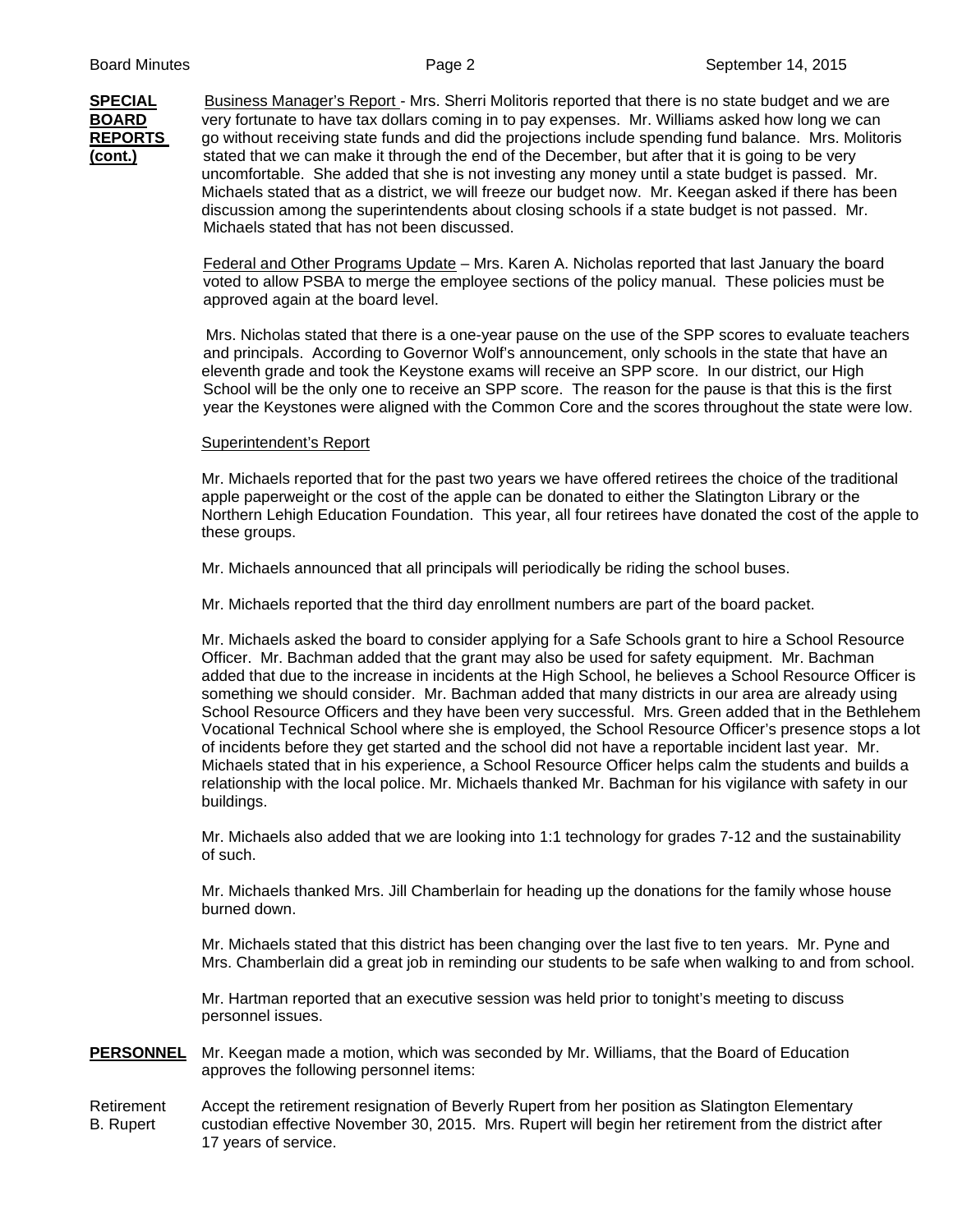### **PERSONNEL**

(**cont.)** Accept the resignation of Erwin Prutzman as game worker and volunteer baseball coach for the Resignation 2015-2016 school year. Mr. Prutzman has dedicated 40 years to the sports programs at Northern E. Prutzman Lehigh. Resignation Accept the resignation of Richard Jones as game worker for the 2015-2016 school year. Mr. Jones R. Jones has dedicated 51 years to the sports programs at Northern Lehigh. Appointment Donna Marks\* Non-Instructio- Assignment: Assistant to the Food Service Director replacing Kim nal **Keiser who resigned.** The settlement of the settlement of the Keiser who resigned. Salary: **\$15.00 Per Hour Monday-Friday, 5 Hours Per Day/180** Student Days a school year plus additional 10 days needed to insure that the school district cafeteria operates effectively Effective: August 12, 2015  **\* Pending Verification of Missing Personnel File Items \* 60 Day probationary period ending October 12, 2015**  Kellie Bechtel\* Assignment: Lunch Room Monitor Peters Elementary School Salary:  $$10.40$  Per Hour Monday-Friday, 2 Hours Per Day/180 Student Days a school year Effective: August 31, 2015  **\* Pending Verification of Missing Personnel File Items \* 60 Day probationary period ending October 29, 2015**  Patricia Bortz\* Assignment: Lunch Room Monitor Peters Elementary School Salary:  $$10.40$  Per Hour Monday-Friday, 2 Hours Per Day/180 Student Days a school year Effective: August 31, 2015  **\* Pending Verification of Missing Personnel File Items \* 60 Day probationary period ending October 29, 2015**  Julie Senefeld\* Assignment: Lunch Room Monitor Slatington Elementary School Salary:  $$10.40$  Per Hour Monday-Friday, 2 Hours Per Day/180 Student Days a school year Effective: August 31, 2015 **\* Pending Verification of Missing Personnel File Items \*60 Day probationary period ending October 29, 2015**  Heather VanBlargan\* Assignment: Lunch Room Monitor Slatington Elementary School Salary: **\$10.40 Per Hour Monday-Friday, 2 Hours Per Day/180** Student Days a school year Effective: August 31, 2015 **\* Pending Verification of Missing Personnel File Items \*60 Day probationary period ending October 29, 2015**  Family Approve the request of employee #6908 to take a Family Medical Leave beginning on or about Medical November 4, 2015, for the birth of his second child. Employee will be using ten (10) accumulated Leave sick days. Employee plans to return to his current teaching position on or about November 18, 2015. Rescind Rescind the appointment of Andrea Wasilkowski in the amount of \$2,902.00 from her position Co-Curricular as Assistant Field Hockey Coach for the 2015-2016 school year which was originally approved at Appointment the August 10, 2015 school board meeting.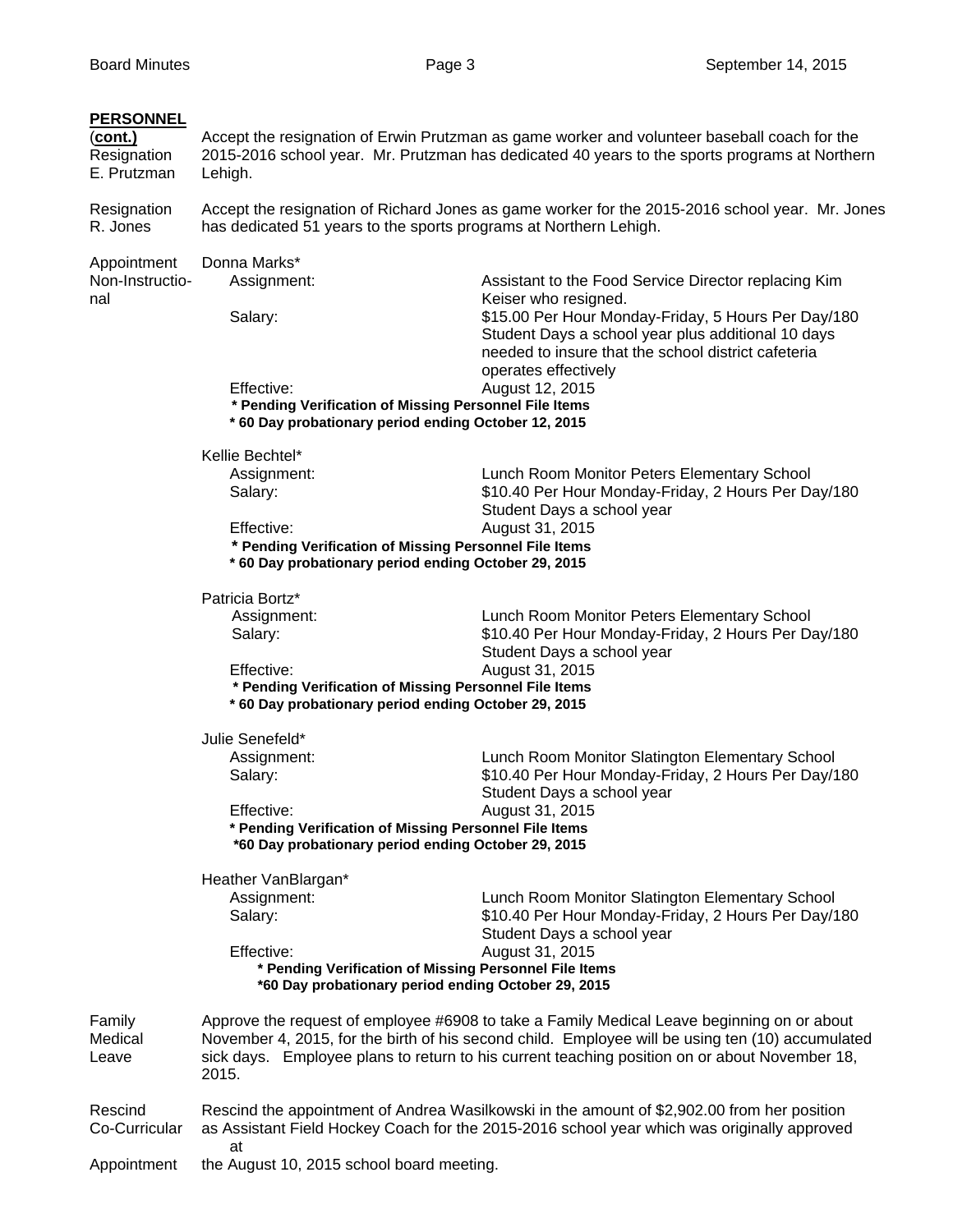| Co-Curricular<br>Appointments<br>Renewal                                                       | Motion to renew the appointment of the following Co-Curricular position for the 2015-2016<br>school year:                                                                                                                                                                                                                                                                                                                                                                                                                                                                                                                                                                                                                                                                                                                                                                                                                                                                                                                                                                                                  |  |  |  |  |  |
|------------------------------------------------------------------------------------------------|------------------------------------------------------------------------------------------------------------------------------------------------------------------------------------------------------------------------------------------------------------------------------------------------------------------------------------------------------------------------------------------------------------------------------------------------------------------------------------------------------------------------------------------------------------------------------------------------------------------------------------------------------------------------------------------------------------------------------------------------------------------------------------------------------------------------------------------------------------------------------------------------------------------------------------------------------------------------------------------------------------------------------------------------------------------------------------------------------------|--|--|--|--|--|
| 2015-2016<br><b>PERSONNEL</b><br><u>(cont.)</u><br>Co-Curricular<br>Change of<br><b>Status</b> | \$4,604.00<br>Ray Lenhart<br>MS Boys' Basketball Coach<br>Due to the resignation of Kate Pluchinsky approved at the August 10, 2015 board meeting,<br>approve the motion to change the status of Maria Van Norman from Cheerleading Advisor -<br>Shared Stipend - \$1597.00 to full time Cheerleading Advisor at a stipend of \$3,194.00 for the<br>2015-2016 school year.                                                                                                                                                                                                                                                                                                                                                                                                                                                                                                                                                                                                                                                                                                                                 |  |  |  |  |  |
|                                                                                                | Approve the motion to change the status of Brandon Hibbler, Assistant Girls' Basketball coach<br>from full stipend of \$4,697.00 to shared stipend of \$2,348.50.                                                                                                                                                                                                                                                                                                                                                                                                                                                                                                                                                                                                                                                                                                                                                                                                                                                                                                                                          |  |  |  |  |  |
| Co-Curricular<br>Appointments<br>2015-2016                                                     | Amanda Dietz*<br>Assistant Field Hockey Coach<br>\$2,902.00<br>Michelle Hock<br>Freshman Class Advisor<br>\$658.00<br>\$658.00<br>Andrea Meyers<br>Freshman Class Advisor<br>Kenneth Shankweiler* Asst. Girls' Basketball Coach-Shared Stipend<br>\$2,348.50<br>*Pending Verification of Missing Personnel File Items                                                                                                                                                                                                                                                                                                                                                                                                                                                                                                                                                                                                                                                                                                                                                                                      |  |  |  |  |  |
| Co-Curricular<br>Volunteers                                                                    | Andrew Arnold*<br><b>Assistant Wrestling Coach</b><br>Diane Folland*<br>Little Leo Club<br>Fred Folland*<br>Little Leo Club<br>Jaclyn Follweiler*<br>Assistant MS Basketball Coach<br>Christopher Hamm*<br><b>Musical Voice Coach</b><br>Marcus Hardiman*<br><b>Assistant Wrestling Coach</b><br>Nicholas Hosford*<br><b>Assistant Wrestling Coach</b><br>Sherilyn Jones*<br><b>Musical Choreographer</b><br>Assistant Boys' Basketball Coach<br>Dennis Rehrig<br>Joseph Seremula*<br>Assistant Boys' Basketball Coach<br>Michael Steigerwalt<br>Assistant Boys' Basketball Coach<br><b>Tyler Svetik</b><br>Assistant Boys' Basketball Coach<br>Randall Utsch<br>Play/Musical Lighting and Sound<br>Refreshment Stand Volunteer<br>Allison Belfonti*<br>Michelle Bellesfield*<br><b>Refreshment Stand Volunteer</b><br>Refreshment Stand Volunteer<br>Joleene Evangelist*<br>Jamie Farber<br><b>Refreshment Stand Volunteer</b><br>Stacey Olewine*<br><b>Refreshment Stand Volunteer</b><br>Missy Williams*<br><b>Refreshment Stand Volunteer</b><br>*Pending Verification of Missing Personnel File Items |  |  |  |  |  |
| <b>HS Webpage</b><br>Maintenance<br>A.Kern                                                     | Approve a stipend in the amount of \$500.00 for Mr. Andrew Kern for High School website<br>maintenance and working with students during the 2015-2016 school year. Mr. Kern has<br>constant contact with teachers, secretaries, and administrators in an effort to update the<br>website on a daily basis with the latest information, handouts, and scheduled events.<br>Stipend to be funded by the High School Student Activities Fund.                                                                                                                                                                                                                                                                                                                                                                                                                                                                                                                                                                                                                                                                 |  |  |  |  |  |
| District Web<br>Maintenance<br>A. Kern                                                         | Approve a stipend in the amount of \$1,000.00 for Mr. Andrew Kern for maintenance and<br>updates of the district website during the 2015-2016 school year. Stipend to be funded<br>by superintendent's budget.                                                                                                                                                                                                                                                                                                                                                                                                                                                                                                                                                                                                                                                                                                                                                                                                                                                                                             |  |  |  |  |  |
| Peters Web-<br>Site Maint-<br>enance<br>J. Bashore                                             | Approve a stipend in the amount of \$500.00 for Ms. Janet Bashore for maintenance<br>and updates of the Peters Elementary website during the 2015-2016 school year.<br>Stipend to be funded by Peters Elementary principal's discretionary account.                                                                                                                                                                                                                                                                                                                                                                                                                                                                                                                                                                                                                                                                                                                                                                                                                                                        |  |  |  |  |  |
| Slatington<br>Website<br>Maintenance<br>K. Dibilio                                             | Approve a stipend in the amount of \$500.00 for Ms. Kori Dibilio for maintenance<br>and updates of the Slatington Elementary website during the 2015-2016 school year.<br>Stipend to be funded by Slatington Elementary principal's discretionary account.                                                                                                                                                                                                                                                                                                                                                                                                                                                                                                                                                                                                                                                                                                                                                                                                                                                 |  |  |  |  |  |
| Artistic Dir.<br>Fall Play/                                                                    | Approve Emily Buss as Artistic Director for the Fall Play/Spring Musical for the NLHS<br>Student Theater Group. Stipend for the Artistic Director will be \$2,000 to be paid out of the General                                                                                                                                                                                                                                                                                                                                                                                                                                                                                                                                                                                                                                                                                                                                                                                                                                                                                                            |  |  |  |  |  |

Spring Musical Fund High School Student Activities Fund. The Artistic Director will be responsible for and overseeing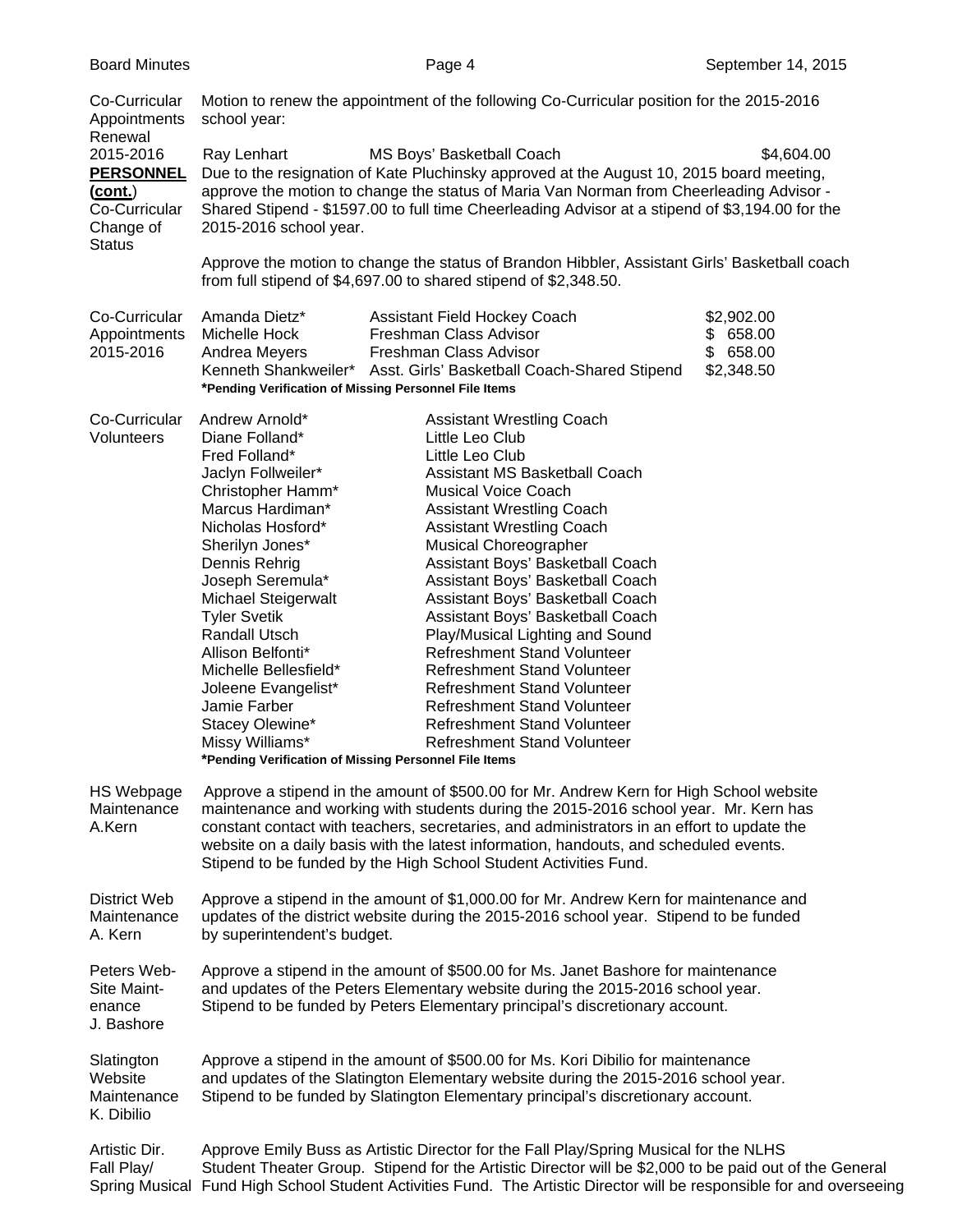E. Buss all persons involved with set design and construction, costuming, lighting, sound, etc., determined by the HS Principal and Production Director.

| <b>PERSONNEL</b><br>(cont.)<br>Asst. Director<br>Fall Play/<br>Musical<br>A. Kern | Approve Krystle Willing-Tiedeman as Assistant Director for the Fall Play/Spring Musical for the<br>NLHS Student Theatre Group. Stipend for the Assistant Director will be \$500.00 and be paid out<br>of the General Fund High School Student Activities Fund.                                 |                       |                                                                          |  |  |
|-----------------------------------------------------------------------------------|------------------------------------------------------------------------------------------------------------------------------------------------------------------------------------------------------------------------------------------------------------------------------------------------|-----------------------|--------------------------------------------------------------------------|--|--|
| Senior High<br>Detention<br>Supervisors                                           | Approve to appoint the following list of people as Secondary Detention Monitors for the Senior<br>High School for the 2015-2016 school year. Work will be on an as needed basis and compensation<br>will be at a salary of \$20.00 per hour worked: Elizabeth Doll, Patricia Ingles            |                       |                                                                          |  |  |
| Substitute<br>Detention<br>Supervisor                                             | Approve to appoint the following list of people as Substitute Secondary Detention Monitors for<br>the Senior High School for the 2015-2016 school year. Work will be on an as needed basis and<br>compensation will be at a salary of \$20.00 per hour worked.                                 |                       |                                                                          |  |  |
|                                                                                   | <b>Elizabeth Case</b>                                                                                                                                                                                                                                                                          | <b>Connie Check</b>   | Amy Zeiser                                                               |  |  |
| Salary<br>Adjustments                                                             | Acknowledge the following teacher who has completed the requirements per the Collective<br>Bargaining Agreement that would entitle them to a salary increase for the 2015-2016 school<br>year:                                                                                                 |                       |                                                                          |  |  |
|                                                                                   | Amber Kuntz<br>From:<br>To:                                                                                                                                                                                                                                                                    | Step 5B<br>Step 5B+24 |                                                                          |  |  |
| Substitute-<br>Instructional                                                      | Approve the following substitute teachers for the 2015-2016 school year at the 2015-2016<br>substitute teacher rates as approved on the Supplementary Personnel Salary Schedule.                                                                                                               |                       |                                                                          |  |  |
|                                                                                   | Janet Brostedt - Elementary K-6<br>Christopher Hamm* - Music K-12<br>Elena Krupa - Special Education - N-12<br>Ryan Stillwell* - Elementary PK-4; Special Education PK-8<br>Kristin Wessner - Elementary PK-4; Special Education PK-8<br>*Pending Verification of Missing Personnel File Items |                       | JoLyn Gazo - Social Studies, Family Consumer Sciences, & Library Science |  |  |
| Substitute-<br>Non-<br>Instructional<br>Aides/<br>Secretary                       | Approve the following individuals as substitute secretaries/aides for the 2015-2016 school year<br>at the 2015-2016 substitute rate as approved on the Supplementary Personnel Salary Schedule:<br>Janice Wasilkowski                                                                          |                       |                                                                          |  |  |
| Cafeteria<br>Workers                                                              | Approve the following individuals as substitute cafeteria workers for the 2015-2016 school year<br>at the 2015-2016 substitute rate as approved on the Supplementary Personnel Salary Schedule:                                                                                                |                       |                                                                          |  |  |
|                                                                                   | Eric Kindrew*<br>Janice Wasilkowski<br>*Pending Verification of Missing Personnel File Items                                                                                                                                                                                                   |                       |                                                                          |  |  |
| Custodians                                                                        | Approve the following individuals as substitute custodians for the 2015-2016 school year at the 2015-<br>2016 substitute rate as approved on the Supplementary Personnel Salary Schedule:                                                                                                      |                       |                                                                          |  |  |
|                                                                                   | Patricia Bortz*<br>*Pending Verification of Missing Documents                                                                                                                                                                                                                                  |                       | Eric Kindrew*                                                            |  |  |
| Unpaid<br>Volunteers                                                              | Margaret Blose*<br>Sharon Karpiszin                                                                                                                                                                                                                                                            |                       | Dixie Gross*<br>Erica Szwast*                                            |  |  |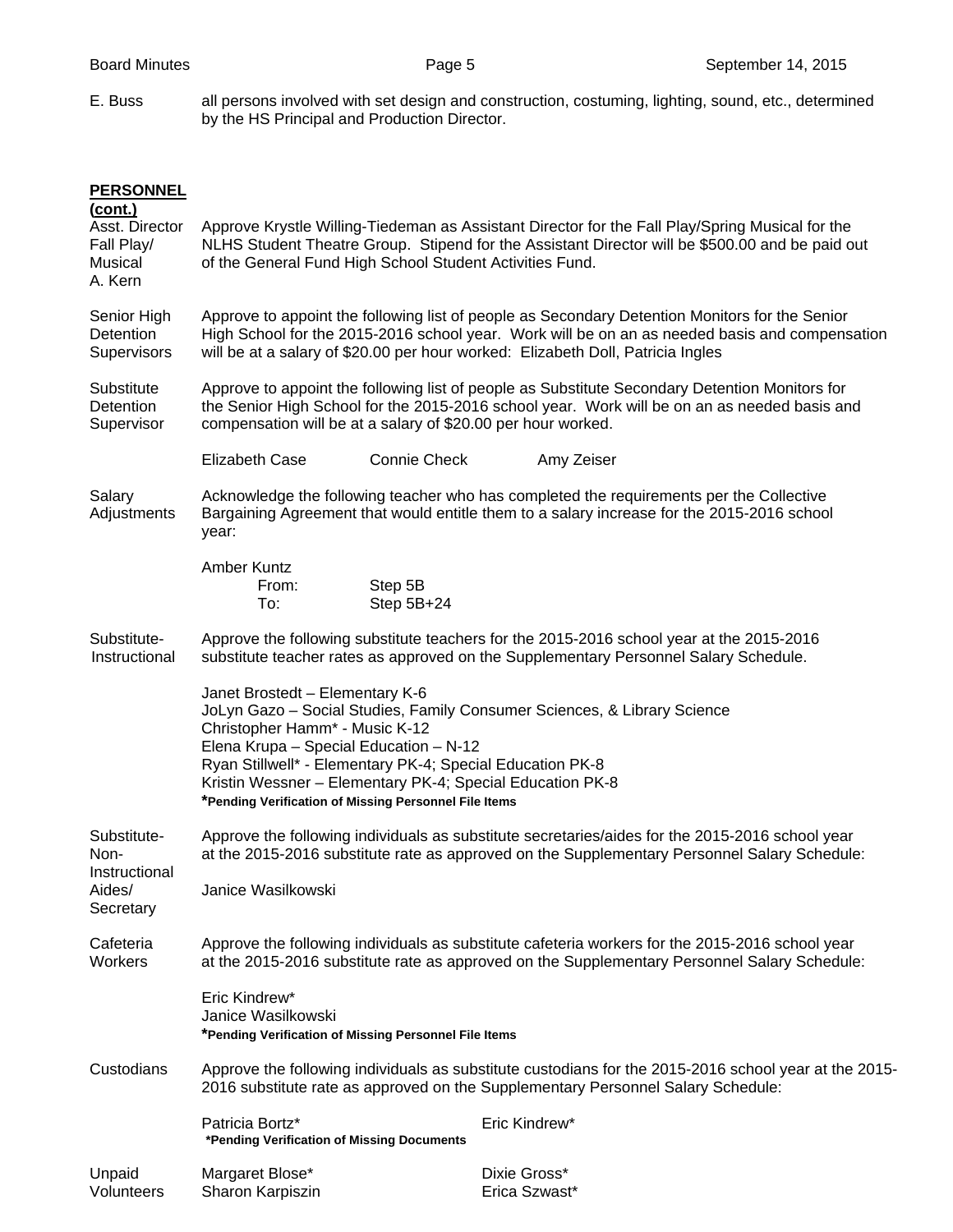|                                                                                                            | Nancy Wagner<br>*Pending Verification of Missing Documents                                                                                                                                                                                                                                                                  |                                                                                               |  |  |  |
|------------------------------------------------------------------------------------------------------------|-----------------------------------------------------------------------------------------------------------------------------------------------------------------------------------------------------------------------------------------------------------------------------------------------------------------------------|-----------------------------------------------------------------------------------------------|--|--|--|
|                                                                                                            | YEA:<br>NAY:                                                                                                                                                                                                                                                                                                                | Mr. Distler, Mrs. Green, Mrs. Husack, Mr. Keegan, Mr. Williams, Mr. Hartman (6)<br>None $(0)$ |  |  |  |
| <b>POLICY</b>                                                                                              | Mr. Distler made a motion, which was seconded by Mr. Keegan, that the Board of Education<br>approves the following policy items:                                                                                                                                                                                            |                                                                                               |  |  |  |
| <b>Board Policy</b><br>First<br>Reading                                                                    | Approve school board policy #246 - Pupils - Student Wellness, as presented after first reading.                                                                                                                                                                                                                             |                                                                                               |  |  |  |
|                                                                                                            | Approve school board policy #249 - Pupils - Bullying/Cyberbullying, as presented after first<br>reading.                                                                                                                                                                                                                    |                                                                                               |  |  |  |
|                                                                                                            | Approve school board policy #301 - Employees - Creating a Position, as presented after first<br>reading.                                                                                                                                                                                                                    |                                                                                               |  |  |  |
| Special<br>Education<br>Agreement<br>Whitehall-<br>Coplay<br>Area S.D.                                     | Approve to authorize proper officials to enter into an agreement for two Northern Lehigh<br>School District special education student to attend Whitehall-Coplay School District in<br>accordance with the promises and covenants contained in the agreement. This agreement<br>is effective for the 2015-2016 school year. |                                                                                               |  |  |  |
|                                                                                                            | YEA:<br>NAY:                                                                                                                                                                                                                                                                                                                | Mr. Distler, Mrs. Green, Mrs. Husack, Mr. Keegan, Mr. Williams, Mr. Hartman (6)<br>None $(0)$ |  |  |  |
| <b>CURRIC-</b><br><b>ULUM AND</b><br><b>INSTRUCTION</b><br>Center for<br>Humanistic<br>Change<br>2015-2016 | Mr. Keegan made a motion, which was seconded by Mrs. Green, that the Board of Education<br>approves the following curriculum and instruction item:                                                                                                                                                                          |                                                                                               |  |  |  |
|                                                                                                            | Approve to authorize the superintendent to execute a letter of agreement for the 2015-2016<br>academic year with the Center for Humanistic Change, Inc., to provide Student Assistance<br>Program (SAP) Liaison services. The Student Assistance Teams in our school district will<br>use these services.                   |                                                                                               |  |  |  |
|                                                                                                            | YEA:<br>NAY:                                                                                                                                                                                                                                                                                                                | Mr. Distler, Mrs. Green, Mrs. Husack, Mr. Keegan, Mr. Williams, Mr. Hartman (6)<br>None $(0)$ |  |  |  |
| <b>NEW</b><br><b>BUSINESS</b>                                                                              | Mr. Williams asked that item B, Election of PSBA Officers, be voted on separately. Mr.<br>Williams made a motion, which was seconded by Mr. Keegan, that the Board of Education<br>approves the following new business items:                                                                                               |                                                                                               |  |  |  |
| Summary<br>Offense<br><b>Notices</b>                                                                       | Approve to designate and authorize the following administrators to sign summary<br>offense notices for district students for the 2015-2016 school year:                                                                                                                                                                     |                                                                                               |  |  |  |
|                                                                                                            | Mr. Paul Leonzi - Peters Elementary School Principal<br>Mr. Scott Pyne - Slatington Elementary School Principal<br>Mrs. Jill Chamberlain - Middle School Principal<br>Mr. Robert Vlasaty - High School Principal<br>Ms. Tanya Simms - High School Assistant Principal                                                       |                                                                                               |  |  |  |
| <b>District</b><br>Goals<br>2015-2016                                                                      | Approve the Northern Lehigh School District Goals for the 2015-2016 school year.                                                                                                                                                                                                                                            |                                                                                               |  |  |  |
| Resolution<br><b>LCCC</b><br>$50th$ Anniv.                                                                 | RESOLVED, the Board of Education approves the Resolution in Recognition of Lehigh Carbon<br>Community College's 50 <sup>th</sup> Anniversary, as presented.                                                                                                                                                                 |                                                                                               |  |  |  |
| Delay Charter<br>School Pay-<br>ments until<br><b>State Budget</b>                                         | The Board of School Directors authorizes the Administration to delay payment of tuition to<br>Charter Schools until a Commonwealth Budget for 2015-2016 is approved and Commonwealth<br>funding is once again provided to the Northern Lehigh School District.                                                              |                                                                                               |  |  |  |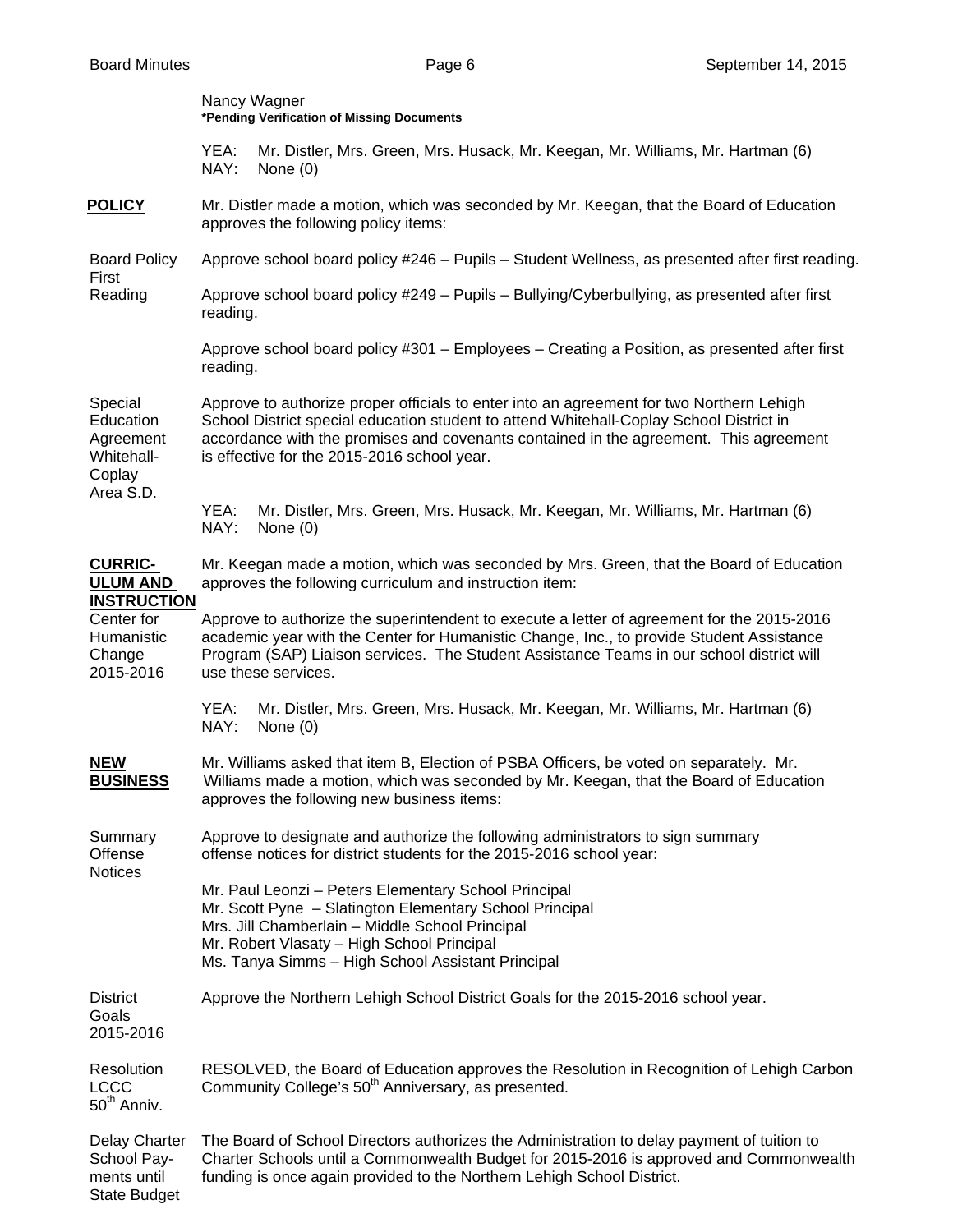| Is Passed                                                  | YEA:<br>Mr. Distler, Mrs. Green, Mrs. Husack, Mr. Keegan, Mr. Williams, Mr. Hartman (6)<br>NAY:<br>None $(0)$                                                                                                                                                                                                                                                                                                                                                                                                                                                       |  |  |  |
|------------------------------------------------------------|---------------------------------------------------------------------------------------------------------------------------------------------------------------------------------------------------------------------------------------------------------------------------------------------------------------------------------------------------------------------------------------------------------------------------------------------------------------------------------------------------------------------------------------------------------------------|--|--|--|
| <b>NEW</b><br><b>BUSINESS</b><br>(cont.)                   | Mr. Williams made a motion, which was seconded by Mrs. Green, that the Board of<br>Education approves the following nominations for PSBA Officers:                                                                                                                                                                                                                                                                                                                                                                                                                  |  |  |  |
| <b>PSBA</b><br><b>Officers</b><br>2016.<br>President-elect | <b>RECOMMEND</b> That the Board of Education votes for Mark Miller as President-elect of the<br>Pennsylvania School Boards Association, effective January 1, 2016 through December 31,                                                                                                                                                                                                                                                                                                                                                                              |  |  |  |
| V.President                                                | <b>RECOMMEND</b> That the Board of Education votes for Michael Faccinetto as Vice President<br>of the Pennsylvania School Boards Association, effective January 1, 2016 through December<br>31, 2016.                                                                                                                                                                                                                                                                                                                                                               |  |  |  |
| At-Large                                                   | <b>RECOMMEND</b> That the Board of Education votes for Larry Feinberg as At-Large<br>Representative Representative of the Pennsylvania School Boards Association, effective January 1, 2016<br>through December 31, 2016.                                                                                                                                                                                                                                                                                                                                           |  |  |  |
|                                                            | YEA:<br>Mr. Distler, Mrs. Green, Mrs. Husack, Mr. Keegan, Mr. Williams, Mr. Hartman (6)<br>NAY:<br>None $(0)$                                                                                                                                                                                                                                                                                                                                                                                                                                                       |  |  |  |
| <b>FINANCIAL</b>                                           | Mr. Distler made a motion, which was seconded by Mr. Keegan, that the Board of Education approves<br>the following financial items:                                                                                                                                                                                                                                                                                                                                                                                                                                 |  |  |  |
| List of<br><b>Bills</b>                                    | Approve the Following List of Bills:<br>General Fund months of August & September, 2015<br>Cafeteria Fund months of August & September, 2015                                                                                                                                                                                                                                                                                                                                                                                                                        |  |  |  |
| <b>District</b><br>Financial<br>Institutions               | Authorize the following financial institutions to act as approved depositories for school district<br>funds and or temporary investments. The Northern Lehigh School Board further authorizes the<br>following financial institutions to transfer funds on deposit to any other bank for the credit of the<br>Northern Lehigh School District. The Board further authorizes the Business Manager and/or<br>Superintendent to enter into agreements, supplements or amendments to agreements to implement<br>the foregoing operations for the 2015-2016 school year. |  |  |  |
|                                                            | <b>Embassy Bank</b><br><b>National Penn</b><br>New Tripoli Bank<br>Wells Fargo<br><b>PNC</b><br><b>TD Bank</b><br>Santander<br>American Bank<br>Firstrust                                                                                                                                                                                                                                                                                                                                                                                                           |  |  |  |
| Weight Room<br>Equipment<br>Sale and<br>Disposal           | Grant permission to dispose of unusable weight room equipment and accept sealed bids for the<br>sale of weight room equipment with a value over \$100.00. Any equipment not sold will be disposed<br>of in accordance with Policy 706.1                                                                                                                                                                                                                                                                                                                             |  |  |  |
| Per Capita<br>Abatements/<br>Exonerations                  | Approve abatement/exoneration requests of per capita taxes, for the residents that fall within<br>the guidelines, as presented.                                                                                                                                                                                                                                                                                                                                                                                                                                     |  |  |  |
| <b>TSA Renewal</b><br>Vendor Pay<br>Option<br>2015-2018    | Approve the renewal of our contract with TSA Consulting Group, Inc. for administrative services<br>for our 403(b) plan. We will be moving to the "vendor pay" plan saving the district approximately<br>\$1600 annually. This is a three (3) year agreement.                                                                                                                                                                                                                                                                                                        |  |  |  |
|                                                            | YEA:<br>Mr. Distler, Mrs. Green, Mrs. Husack, Mr. Keegan, Mr. Williams, Mr. Hartman (6)<br>NAY:<br>None $(0)$                                                                                                                                                                                                                                                                                                                                                                                                                                                       |  |  |  |